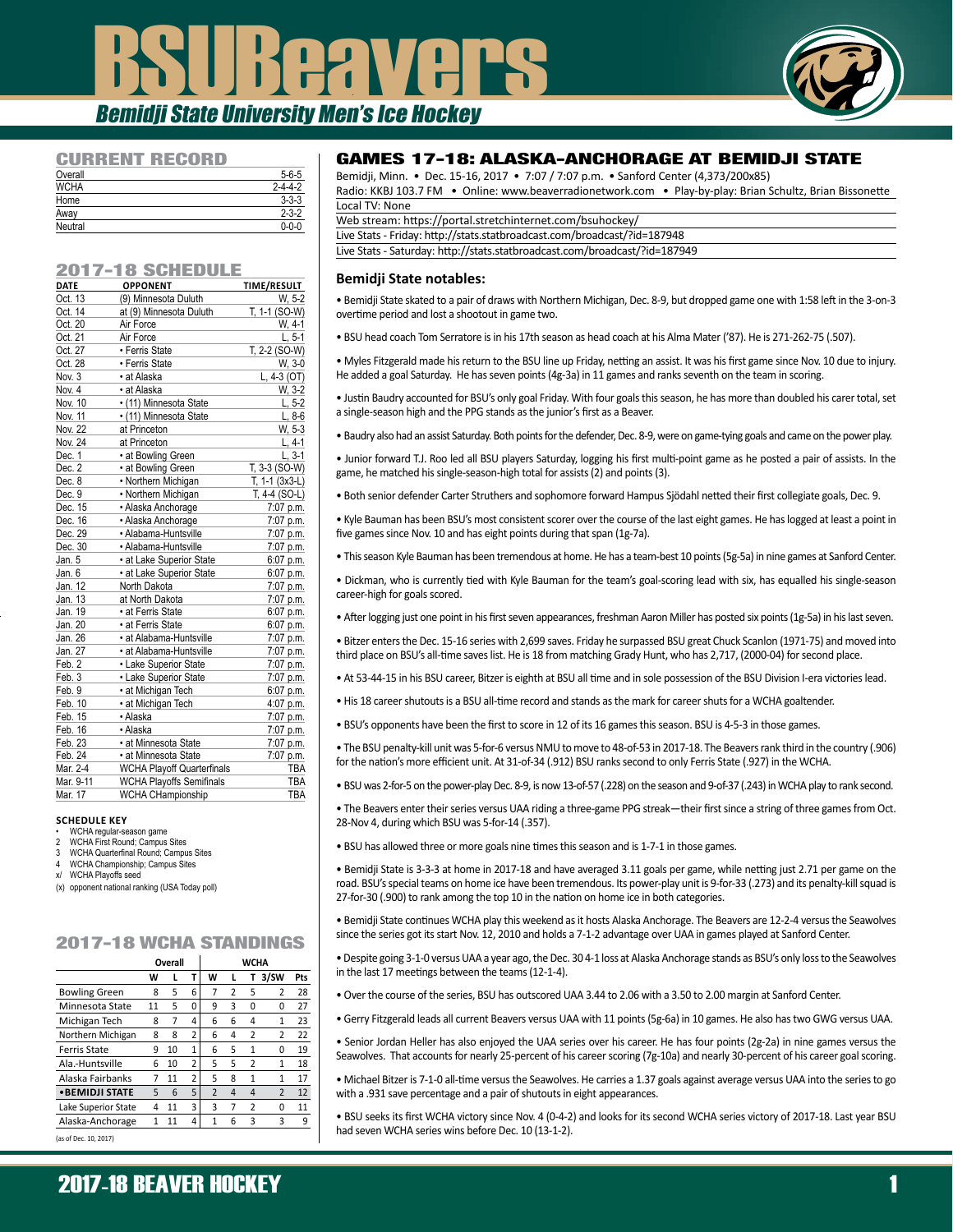

# 2017-18 ALPHABETICAL ROSTER

| No             | Name                    | Pos | Ht       | Wt  | Yr  | S/C          | Hometown (Previous League/Team)                |
|----------------|-------------------------|-----|----------|-----|-----|--------------|------------------------------------------------|
| 29             | Justin Baudry           | D   | $5 - 11$ | 191 | Jr. | L            | LaBroquerie, Manitoba (USHL-Fargo)             |
| 14             | Kyle Bauman             | F   | $5-9$    | 176 | Sr. | R            | Apopka, Fla. (NAHL-Wichita Falls)              |
| $\overline{2}$ | Dan Billett             | D   | $6 - 1$  | 196 | Jr. | R            | Highlands Ranch, Colo. (NAHL-Aberdeen)         |
| $\mathbf{1}$   | Michael Bitzer          | G   | $5 - 11$ | 190 | Sr. | L            | Moorhead, Minn. (USHL-Lincoln)                 |
| 27             | Adam Brady              | F   | $5 - 11$ | 201 | So. | L.           | Delhi, Ontario (USHL-Lincoln)                  |
| 28             | Connor Brown-Maloski F  |     | $6-0$    | 187 | Fr. | L            | Kamloops, B.C. (BCHL-Trail)                    |
| 30             | Jack Burgart            | G   | $6 - 4$  | 219 | So. | L            | Fort St. James, B.C. (SJHL-Weyburn)            |
| 6              | Jay Dickman             | F   | $6-6$    | 233 | Jr. | L            | St. Paul, Minn. (NAHL-Austin)                  |
| 11             | Charlie Combs           | F   | $5-6$    | 194 | Fr. | L            | St. Louis, Mo. (BCHL-Wenatchee)                |
| 20             | <b>Dillon Eichstadt</b> | D   | $6-0$    | 177 | Jr. | L            | Bemidji, Minn. (USHL-Sioux Falls)              |
| 21             | Gerry Fitzgerald        | F   | $5 - 8$  | 180 | Sr. | R            | Port Alberni, British Columbia (BCHL-Victoria) |
| 19             | Leo Fitzgerald          | F   | $5 - 8$  | 182 | Sr. | Г            | Port Alberni, British Columbia (BCHL-Victoria) |
| 26             | Myles Fitzgerald        | F   | $5-6$    | 160 | Sr. | R            | Port Alberni, British Columbia (BCHL-Victoria) |
| 8              | <b>Brendan Harris</b>   | F   | $5 - 7$  | 160 | Fr. | Г            | Henderson, Nev. (BCHL-Wenatchee)               |
| 15             | Jordan Heller           | F   | $5 - 11$ | 184 | Sr. | R            | Bemidji, Minn. (NAHL-Aberdeen)                 |
| 5              | lan Janco               | D   | $6 - 1$  | 200 | Jr. | R            | Bloomington, Minn. (NAHL-Janesville)           |
| 18             | <b>Brad Johnson</b>     | D   | $5-9$    | 174 | Fr. | R            | Chesterfield, Mo. (USHL-Fargo)                 |
| 35             | Henry Johnson           | G   | $6-0$    | 173 | Fr. | R            | Minnespolis, Minn. (CCHL-Brockville)           |
| 12             | Dylan McCrory           | F   | $5 - 8$  | 174 | So. | $\mathsf{R}$ | Kirkland, Quebec (AJHL-Brooks)                 |
| 16             | Aaron Miller            | F   | $5-9$    | 174 | Fr. | R            | Superior, Wis. (NAHL-Minnesota Wilderness)     |
| 3              | <b>Tommy Muck</b>       | D   | $5 - 10$ | 178 | So. | Г            | Inver Grove Heights, Minn. (USHL-Madison)      |
| $\overline{7}$ | T.J. Roo                | F   | $5 - 11$ | 189 | Jr. | R            | Champlin, Minn. (USHL-Fargo)                   |
| 23             | Hampus Sjödahl          | F   | $6 - 3$  | 214 | So. | Г            | Stockholm, Sweden (NAHL-Odessa)                |
| 9              | Ethan Somoza            | F   | $5 - 11$ | 187 | Fr. | L            | Simi Valley, Calif. (USHL-Bloomington)         |
| 13             | Mike Soucier            | F   | $5-9$    | 178 | Jr. | L            | Caledon, Ontario (NAHL-Aberdeen)               |
| 4              | <b>Carter Struthers</b> | D   | $6 - 5$  | 212 | Sr. | L            | Weyburn, Saskatchewan (SJHL-Weyburn)           |
| 22             | <b>Tyler Vold</b>       | D   | $5 - 10$ | 178 | Fr. | L            | Andover, Minn. (NAHL-Minnesota Wilderness)     |
| 32             | Zach Whitecloud         | D   | $6 - 1$  | 196 | So. | R            | Brandon, Manitoba (MJHL-Virden)                |

**HEAD COACH:** Tom Serratore 17th Year Bemidji State '87<br> **ASSISTANT COACH:** Travis Winter Fourth Year/Bemidji State 'C **ASSISTANT COACH:** Travis Winter Fourth Year/Bemidji State '09 **VOLUNTEER ASSISTANT COACH:** Logan Davis Student Assistant Coach: Adam Lovick First Year

Second Year/Massachusetts '13<br>First Year/ Ohio State '16

#### PRONUNCIATION GUIDE

| <b>PLAYERS</b>       |               | <b>PLAYERS</b>        |               |
|----------------------|---------------|-----------------------|---------------|
| <b>Jack BURGART</b>  | BER-gahrt     | Mike SOUCIER          | soo-SEE-ay    |
| <b>Justin BAUDRY</b> | BOH-dree      | Hampus Sjödahl        | SHOW-doll     |
| Kyle BAUMAN          | BAHW-man      | Ethan SOMOZA          | sah-MO-zah    |
| Connor BROWN-MALOSKI | mah-LAH-skee  | Tyler VOLD            | <b>VOHLD</b>  |
| Dillon EICHSTADT     | EYEK-stadt    |                       |               |
| <b>IAN JANCO</b>     | EE-an JAN-coh | <b>COACHING STAFF</b> |               |
|                      |               | <b>Tom SERRATORE</b>  | ser-ah-TOR-ee |
|                      |               | Eddie Olczyk          | OHL-chuk      |
|                      |               |                       |               |

|  | <b>2017-18 BEAVER HOCKEY</b> |
|--|------------------------------|
|--|------------------------------|

#### NUMERICAL ROSTER

| No              | Name                          | Pos | Yr             |
|-----------------|-------------------------------|-----|----------------|
| 1               | Michael Bitzer                | G   | Sr.            |
| 2               | Dan Billett                   | D   | Jr.            |
| 3               | Tommy Muck                    | D   | So.            |
| 4               | <b>Carter Struthers</b>       | D   | Sr.            |
| 5               | lan Janco                     | D   | Jr.            |
| 6               | Jay Dickman                   | F   | Jr.            |
| 7               | T.J. Roo                      | F   | Jr.            |
| 8               | <b>Brendan Harris</b>         | F   | Fr.            |
| 9               | Ethan Somoza                  | F   | Fr.            |
| 11              | <b>Charlie Combs</b>          | F   | Fr.            |
| 12              | Dylan McCrory                 | F   | So.            |
| 13              | Mike Soucier                  | F   | Jr.            |
| 14              | Kvle Bauman                   | F   | Sr.            |
| 15              | Jordan Heller                 | F   | Sr.            |
| 16              | Aaron Miller                  | F   | Fr.            |
| 18              | <b>Brad Johnson</b>           | D   | Fr.            |
| 19              | Leo Fitzgerald                | F   | Sr.            |
| 20              | Dillon Eichstadt              | D   | Jr.            |
| 21              | Gerry Fitzgerald              | F   | Sr.            |
| 22              | <b>Tyler Vold</b>             | D   | Fr.            |
| 23              | Hampus Sjödahl                | F   | So.            |
| 26              | Myles Fitzgerald              | F   | Sr.            |
| 27              | Adam Brady                    | F   | So             |
| 28              | Connor Brown-Maloski          | F   | Fr.            |
| 29              | Justin Baudry                 | D   | Jr.            |
| 30              | <b>Jack Burgart</b>           | G   | So.            |
| 32              | Zach Whitecloud               | D   | So.            |
| 35              | Henry Johnson                 | G   | Fr.            |
|                 |                               |     |                |
|                 | RETIRED NUMBERS               |     |                |
| 10              | Bryan Grand                   | F   | 1967-70        |
| 24              | Joel Otto                     | F   | 1980-84        |
|                 |                               |     |                |
|                 |                               |     |                |
|                 | <b>GEOGRAPHICAL BREAKDOWN</b> |     |                |
|                 | <b>United States</b>          |     | 16             |
|                 | California                    |     | 1              |
|                 | Colorado                      |     | 1              |
|                 | Florida                       |     | $\overline{1}$ |
|                 | Minnesota                     |     | 9              |
|                 | Missouri                      |     | 2              |
|                 | Nevada                        |     | 1              |
|                 | Wisonsin                      |     | 1              |
|                 |                               |     | 11             |
| Canada          | British Columbia              |     | 5              |
|                 | Manitoba                      |     | 2              |
|                 | Ontario                       |     | 2              |
|                 | Quebec                        |     | 1              |
|                 | Saskatchewan                  |     | 1              |
|                 |                               |     |                |
| Sweden          |                               |     | 1              |
|                 |                               |     |                |
|                 | CLASS BREAKDOWN               |     |                |
|                 | <u>Upperclassmen</u>          |     | 14             |
|                 | Seniors                       |     | 7              |
|                 | Juniors                       |     | 7              |
|                 |                               |     | 14             |
|                 | Underclassmen<br>Sophomores   |     | 6              |
|                 | Freshmen                      |     | 8              |
|                 |                               |     |                |
|                 | POSITION BREAKDOWN            |     |                |
|                 |                               |     | 16             |
| <b>Forwards</b> | Seniors                       |     | 5              |
|                 | Juniors                       |     | 3              |
|                 | Sophomores<br>Freshmen        |     | 3<br>5         |

| Freshmen           |                |
|--------------------|----------------|
| Defensemen         | 9              |
| Seniors            |                |
| <b>Juniors</b>     | 4              |
| Sophomores         | $\overline{2}$ |
| Freshmen           | $\overline{2}$ |
| <b>Goaltenders</b> | 3              |
| Seniors            | $\mathbf{1}$   |
| <b>Juniors</b>     |                |
| Sophomores         |                |
| Freshmen           |                |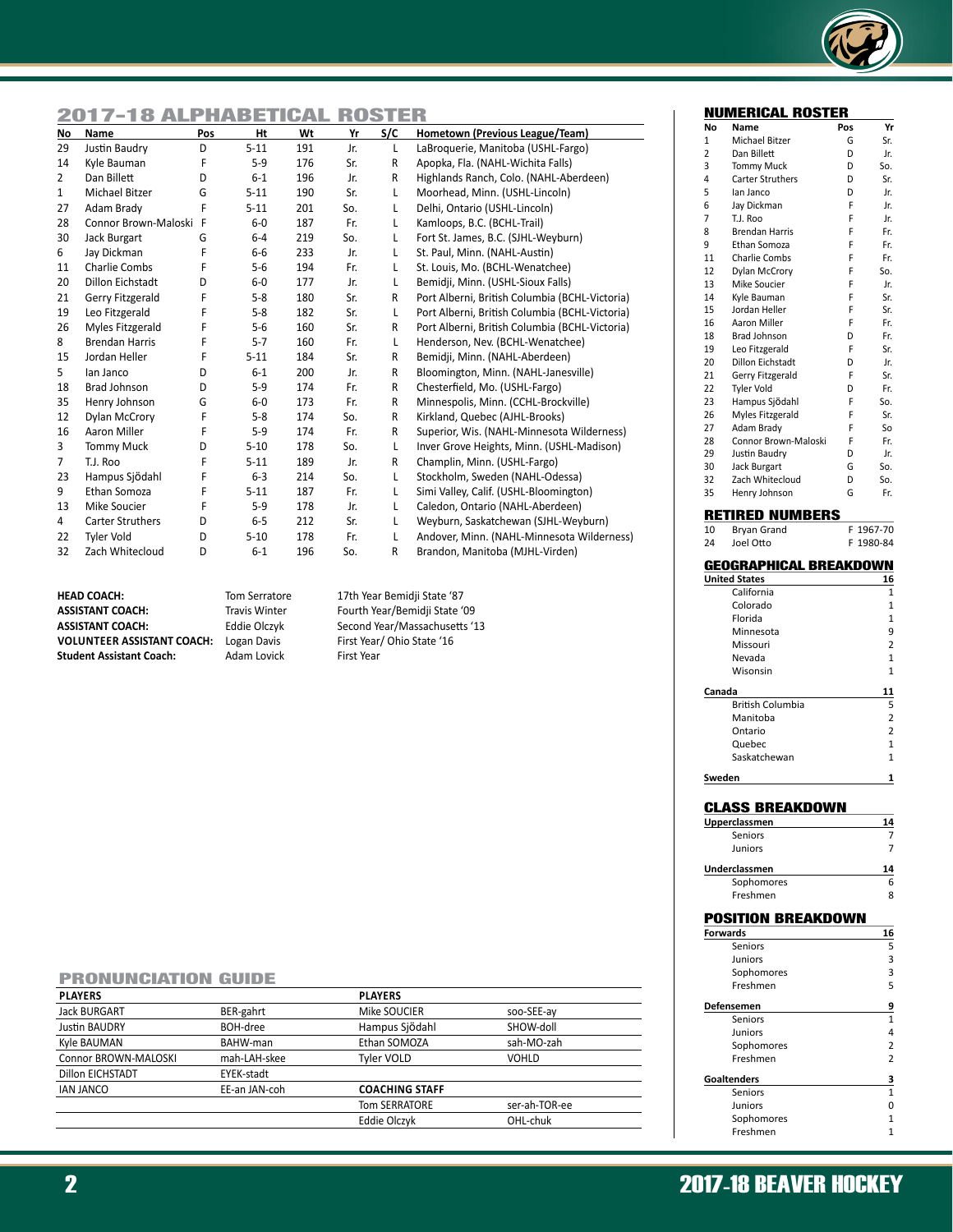

### 2017-18 POLL HISTORY

| USAToday / USA Hockey Magazine Top 15 |                |      |            |           |     |
|---------------------------------------|----------------|------|------------|-----------|-----|
|                                       | Pts            | Rk   | <b>P15</b> | $17 - 18$ | All |
| Preseason                             |                |      |            | 0         | 67  |
| Oct. 2, 2017                          |                |      |            |           |     |
| Oct. 9, 2016                          |                |      |            |           |     |
| Oct. 16, 2016                         |                |      |            |           |     |
| Oct. 23, 2016                         |                |      |            |           |     |
| Oct. 30, 2016                         |                |      |            |           |     |
| Nov. 6, 2016                          | $\overline{1}$ | (24) | 77         | 1         | 68  |
| Nov. 13, 2016                         |                |      |            |           |     |
| Nov. 20, 2016                         |                |      |            |           |     |
| Nov. 27, 2016                         |                |      |            |           |     |
| Dec. 4, 2016                          |                |      |            |           |     |
| Dec. 11, 2016                         |                |      |            |           |     |
| Dec. 18, 2016                         |                |      |            |           |     |
| Jan. 1, 2017                          |                |      |            |           |     |
| Jan. 8, 2017                          |                |      |            |           |     |
| Jan. 15, 2017                         |                |      |            |           |     |
| Jan. 22, 2017                         |                |      |            |           |     |
| Jan. 29, 2017                         |                |      |            |           |     |
| Feb. 5, 2017                          |                |      |            |           |     |
| Feb. 12, 2017                         |                |      |            |           |     |
| Feb. 19, 2017                         |                |      |            |           |     |
| Feb. 26, 2017                         |                |      |            |           |     |
| Mar. 5, 2017                          |                |      |            |           |     |
| Mar. 12, 2017                         |                |      |            |           |     |
| Mar. 19, 2017                         |                |      |            |           |     |
| Mar. 26, 2017                         |                |      |            |           |     |
| April 9, 2017                         |                |      |            |           |     |

#### **U.S. College Hockey Online Top 20**

|               | Pts | Rk   | P20 | 17-18 | All |
|---------------|-----|------|-----|-------|-----|
| Preseason     | 52  | (23) | 120 | 1(1)  | 157 |
| Oct. 9, 2016  | 12  | (27) | 126 | 2(2)  | 158 |
| Oct. 16, 2016 | 52  | (22) | 33  | 3(3)  | 159 |
| Oct. 23, 2016 | 45  | (24) | 60  | 4(4)  | 160 |
| Oct. 30, 2016 | 50  | (23) | 45  | 5(5)  | 161 |
| Nov. 6, 2016  | 41  | (25) | 20  | 6(6)  | 162 |
| Nov. 13, 2016 | 2   | (32) | 72  | 7(7)  | 163 |
| Nov. 20, 2016 | 3   | (32) | 77  | 8(8)  | 164 |
| Nov. 27, 2016 | 3   | (27) | 62  | 9 (9) | 165 |
| Dec. 4, 2016  |     |      |     |       |     |
| Dec. 11, 2016 |     |      |     |       |     |
| Dec. 18, 2016 |     |      |     |       |     |
| Jan. 1, 2017  |     |      |     |       |     |
| Jan. 8, 2017  |     |      |     |       |     |
| Jan. 15, 2017 |     |      |     |       |     |
| Jan. 22, 2017 |     |      |     |       |     |
| Jan. 29, 2017 |     |      |     |       |     |
| Feb. 5, 2017  |     |      |     |       |     |
| Feb. 12, 2017 |     |      |     |       |     |
| Feb. 19, 2017 |     |      |     |       |     |
| Feb. 26, 2017 |     |      |     |       |     |
| Mar. 5, 2017  |     |      |     |       |     |
| Mar. 12, 2017 |     |      |     |       |     |
| Mar. 19, 2017 |     |      |     |       |     |
| Mar. 26, 2017 |     |      |     |       |     |
| April 9, 2017 |     |      |     |       |     |

**key:**<br>Pts - points received in poll<br>Rk - rank or (rank if poll were extended)<br>P15/20 - points out of Top 15/20<br>16-17 - weeks in poll in 2016-17 / (x) consec. weeks<br>All-weeks receiving votes in poll all-time

#### **Poll Superlatives USCHO**

| Weeks in poll (2017-18)      | 8             |
|------------------------------|---------------|
| Weeks in the poll (all-time) | 165           |
| Weeks ranked (2017-18)       | 0             |
| Weeks ranked (all-time)      | 48            |
| Highest ranking              | 4(12/7/09)    |
| Most points                  | 843 (12/7/09) |
| USAToday/USA Hockey          |               |
| Weeks in poll (2017-18)      |               |
|                              |               |

| <b>INCORD III DOIL (COT) TO)</b> |                        |
|----------------------------------|------------------------|
| Weeks in the poll (all-time)     | 68                     |
| Weeks ranked (2017-18)           | Ω                      |
| Weeks ranked (all-time)          | 33                     |
| Highest ranking                  | 4 (11/30/09 & 12/7/09) |
| Most points                      | 389 (12/7/09)          |

## TI\_POINT GAMES

| IVIULI I-PUIN I       | GAMES          |                |                          |                |                |
|-----------------------|----------------|----------------|--------------------------|----------------|----------------|
| <b>Player</b>         | 14-15          | 15-16          | 16-17                    | 17-18          | Career         |
| Justin Baudry         |                | 3              |                          | 1              | 6              |
| Kyle Bauman           | 5              | 3              | $\overline{\phantom{a}}$ | 4              | 14             |
| Dan Billett           |                | $\Omega$       | $\mathbf{1}$             |                | 1              |
| Adam Brady            |                |                | $\Omega$                 | $\overline{2}$ |                |
| Connor Brown-Maloski  |                |                |                          |                | $\frac{2}{0}$  |
| Charlie Combs         |                |                |                          | $\mathbf{1}$   | $\overline{1}$ |
| Jay Dickman           |                | $\mathbf{1}$   | $\overline{2}$           | $\overline{2}$ | 5              |
| Dillon Eichstadt      |                | $\Omega$       | $\Omega$                 |                | 0              |
| Gerry Fitzgerald      | $\overline{2}$ | 5              | 3                        | 4              | 14             |
| Leo Fitzgerald        | $\mathbf{1}$   | 0              | 2                        |                |                |
| Myles Fitzgerald      | $\Omega$       | $\overline{2}$ | 4                        | $\mathbf{1}$   |                |
| <b>Brendan Harris</b> |                |                |                          | 1              | $\frac{3}{7}$  |
| Jordan Heller         | $\Omega$       | $\mathbf{1}$   | $\mathbf{1}$             | 1              | $\overline{3}$ |
| lan Janco             |                | 0              | 0                        |                | $\overline{0}$ |
| <b>Brad Johnson</b>   |                |                |                          |                | 0              |
| Dylan McCrory         |                |                | 0                        |                | 0              |
| Aaron Miller          |                |                |                          | $\mathbf{1}$   | $\overline{1}$ |
| <b>Tommy Muck</b>     |                |                | 2                        |                | $\overline{2}$ |
| T.J. Roo              |                | 0              | $\Omega$                 | $\mathbf{1}$   | $\overline{1}$ |
| Hampus Sjödahl        |                |                | 0                        |                | 0              |
| Ethan Somoza          |                |                |                          |                | 0              |
| Mike Soucier          |                | 0              | $\mathbf{1}$             |                | $\overline{1}$ |
| Carter Struthers      | $\Omega$       | $\Omega$       | $\Omega$                 |                | 0              |
| Tyler Vold            |                |                |                          |                | $\overline{0}$ |
| Zach Whitecloud       |                |                | $\mathbf{1}$             | $\overline{2}$ | 3              |
|                       |                |                |                          |                |                |

#### MULTI-GOAL GAMES

| Player                  | 14-15          | 15-16          | 16-17          | 17-18          | Career         |
|-------------------------|----------------|----------------|----------------|----------------|----------------|
| Justin Baudry           |                | 0              | U              |                | 0              |
| Kyle Bauman             | $\overline{2}$ | $\mathbf{1}$   | $\overline{2}$ | $\overline{2}$ | $\overline{7}$ |
| Dan Billett             |                | 0              | $\Omega$       |                | 0              |
| Adam Brady              |                |                | $\Omega$       |                | $\Omega$       |
| Connor Brown-Maloski    |                |                |                |                | 0              |
| Charlie Combs           |                |                |                | 1              | $\overline{1}$ |
| Jay Dickman             |                | $\mathbf{1}$   | 0              | 1              | $\overline{2}$ |
| <b>Dillon Eichstadt</b> |                | 0              | 0              |                | 0              |
| Gerry Fitzgerald        | 0              | $\mathbf{1}$   | $\overline{2}$ |                | 3              |
| Leo Fitzgerald          | 0              | 0              | U              |                | 0              |
| Myles Fitzgerald        | $\Omega$       | $\overline{2}$ | 1              | $\mathbf{1}$   | 4              |
| <b>Brendan Harris</b>   |                |                |                |                | 0              |
| Jordan Heller           |                | 0              | $\mathbf{1}$   | 1              | $\overline{2}$ |
| lan Janco               |                | 0              | O              |                | 0              |
| Brad Johnson            |                |                |                |                | $\Omega$       |
| Aaron Miller            |                |                |                |                | $\Omega$       |
| Dylan McCrory           |                |                | 0              |                | $\Omega$       |
| <b>Tommy Muck</b>       |                |                | U              |                | $\Omega$       |
| T.J. Roo                |                | 0              | $\Omega$       |                | 0              |
| Hanpus Sjödahl          |                |                | $\Omega$       |                | 0              |
| Etahn Somoza            |                |                |                |                | $\Omega$       |
| Mike Soucier            | $\Omega$       | 0              | $\mathbf{1}$   |                | 1              |
| <b>Carter Struthers</b> | $\Omega$       | 0              | $\Omega$       |                | $\Omega$       |
| Tyler Vold              |                |                |                |                | $\Omega$       |
| Zack Whitecloud         |                |                | 0              |                | 0              |

#### MULTI-ASSIST GAMES

|                         |                | . .      |                          |                |                         |
|-------------------------|----------------|----------|--------------------------|----------------|-------------------------|
| Player                  | 14-15          | 15-16    | 16-17                    | $17 - 18$      | Career                  |
| Justin Baudry           |                | 2        |                          |                | 3                       |
| Kyle Bauman             | $\overline{2}$ | 1        |                          | 2              | 6                       |
| Dan Billett             |                | $\Omega$ |                          |                | $\mathbf{1}$            |
| Adam Brady              |                |          | $\Omega$                 | $\overline{2}$ | $\overline{4}$          |
| Connor Brown-Maloski    |                |          |                          |                | 0                       |
| Charlie Combs           |                |          |                          |                | 0                       |
| Jay Dickman             |                | 0        | 1                        | 1              | $\overline{2}$          |
| <b>Dillon Eichstadt</b> |                | 0        | 0                        |                | 0                       |
| Gerry Fitzgerald        | 1              |          |                          | 3              | 8                       |
| Leo Fitzgerald          | $\Omega$       | $\Omega$ | 1                        |                | $\overline{1}$          |
| Myles Fitzgerald        | 0              | 0        | $\overline{\phantom{a}}$ |                | $\overline{2}$          |
| <b>Brendan Harris</b>   |                |          |                          | 1              | $\overline{1}$          |
| Jordan Heller           | 0              | 0        | $\mathbf{1}$             |                | $\overline{1}$          |
| lan Janco               |                |          | 0                        |                | 0                       |
| Brad Johnson            |                |          |                          |                | 0                       |
| Aaron Miller            |                |          |                          | 1              | $\overline{1}$          |
| Dylan McCrory           |                |          | 0                        |                | 0                       |
| <b>Tommy Muck</b>       |                |          | 2                        |                | $\overline{\mathbf{c}}$ |
| T.J. Roo                |                | O        | $\Omega$                 | 1              | $\overline{1}$          |
| Hampus Sjödahl          |                |          | $\Omega$                 |                | 0                       |
| Ethan Somoza            |                |          |                          |                | 0                       |
| Mike Soucier            |                | 0        | $\Omega$                 |                | 0                       |
| Carter Struthers        | 0              | $\Omega$ | $\Omega$                 |                | 0                       |
| Tyler Vold              |                |          |                          |                | 0                       |
| Zach Whitecloud         |                |          | 1                        | $\overline{2}$ | 3                       |

# GENERAL STATS

| <b>BSU'S RECORD WHEN</b>                                  |                            |                            |
|-----------------------------------------------------------|----------------------------|----------------------------|
|                                                           | 2017-18                    | Division I era             |
| BSU plays at                                              |                            |                            |
| Home                                                      | $3 - 3 - 3$                | 157-111-41                 |
| Away                                                      | $2 - 3 - 2$                | 113-183-37                 |
| <b>Neutral Site</b>                                       | $0 - 0 - 0$                | $21 - 17 - 2$              |
| <b>Intermissions</b>                                      |                            |                            |
| <b>BSU leads at first</b>                                 | $1 - 1 - 1$                | 152-57-23                  |
| <b>BSU trails at first</b>                                | $3 - 1 - 0$                | 39-151-22                  |
| Game tied at first                                        | $1 - 4 - 4$                | 95-98-34                   |
| BSU leads at second                                       | $2 - 0 - 1$                | 221-20-23                  |
| <b>BSU trails at second</b>                               | $0 - 4 - 2$                | 18-214-27                  |
| Game tied at second                                       | $3 - 2 - 2$                | 52-70-30                   |
| In overtime                                               | $0 - 1 - 5$                | 27-29-79                   |
| Games decided                                             |                            |                            |
| Ties                                                      | 5                          | 80                         |
| By one goal                                               | $1 - 1$                    | 88-112                     |
| By two goals<br>By three or more goals                    | $1 - 2$<br>$3 - 3$         | 78-66<br>122-127           |
|                                                           |                            |                            |
| <b>Shots on Goal</b><br><b>BSU leads</b>                  | $4 - 3 - 4$                | 179-104-38                 |
| <b>BSU trails</b>                                         | $1 - 3 - 1$                | 95-188-39                  |
| Shots even                                                | $0 - 0 - 0$                | $12 - 13 - 4$              |
|                                                           |                            |                            |
| Game's First Goal<br><b>BSU</b> scores first              | $1 - 1 - 1$                | 212-107-35                 |
|                                                           | $4 - 5 - 3$                | 75-192-41                  |
| Opponent scores first                                     |                            |                            |
| <b>Shots on Goal</b>                                      |                            |                            |
| BSU < 20                                                  | $1 - 0 - 0$                | 26-46-4                    |
| <b>BSU 20-29</b>                                          | $2 - 2 - 2$                | 123-155-35                 |
| BSU 30-39                                                 | $2 - 4 - 3$                | 102-89-30                  |
| <b>BSU 40-49</b>                                          | $0 - 0 - 0$                | 31-17-12                   |
| <b>BSU 50+</b>                                            | $0 - 0 - 0$<br>$2 - 0 - 1$ | $4 - 2 - 1$                |
| Opponent < 20                                             |                            | 49-17-4                    |
| Opponent 20-29                                            | $2 - 4 - 3$                | 156-127-30<br>66-111-35    |
| Opponent 30-39<br>Opponent 40-49                          | $1 - 1 - 0$<br>$0 - 1 - 1$ | 14-43-10                   |
| Opponent 50+                                              | $0 - 0 - 0$                | $0 - 9 - 0$                |
|                                                           |                            |                            |
| Scoring                                                   |                            |                            |
| Shutouts                                                  | $1 - 0 - 1$                | 54-32-3                    |
| BSU scores one goal                                       | $0 - 3 - 1$                | 7-94-21                    |
| <b>BSU scores two goals</b>                               | $0 - 1 - 1$                | 48-101-28                  |
| BSU scores three goals                                    | $2 - 1 - 1$                | 68-58-17                   |
| BSU scores four goals<br>BSU scores five-plus goals       | $1 - 0 - 1$<br>$2 - 1 - 0$ | 59-17-7<br>$104 - 5 - 4$   |
| Opponent scores one goal                                  | $1 - 0 - 1$                | 107-4-21                   |
| Opponent scores two goals                                 | $2 - 0 - 1$                | 73-32-27                   |
|                                                           | $1 - 1 - 1$                | 29-68-17                   |
| Opponent scores three goals<br>Opponent scores four goals | $0 - 2 - 1$                | 13-76-7                    |
| Opponent scores five-plus goals                           | $0 - 3 - 0$                | $8-120-4$                  |
|                                                           |                            |                            |
| <b>Penalty minutes</b>                                    |                            |                            |
| <b>BSU</b> more                                           | $1 - 2 - 2$                | 125-153-40                 |
| <b>BSU</b> fewer                                          | $4 - 4 - 2$                | 112-111-26                 |
| Penalties even                                            | $0 - 0 - 1$                | 47-45-128                  |
| Goals                                                     |                            |                            |
| Power Play                                                | 14                         | 550                        |
| Short-Handed                                              | 1<br>3                     | 73<br>90                   |
| Unassisted                                                |                            |                            |
| BSU plays in                                              |                            |                            |
| October                                                   | $3 - 1 - 2$                | 37-50-14                   |
| November                                                  | $2 - 4 - 0$                | 62-63-13<br>40-49-18       |
| December                                                  | $0 - 1 - 3$                |                            |
| January                                                   | $0 - 0 - 0$                | $60 - 49 - 12$             |
| February<br>March                                         | $0 - 0 - 0$<br>$0 - 0 - 0$ | $57 - 54 - 17$<br>35-40-4  |
| April                                                     | $0 - 0 - 0$                | $0 - 1 - 0$                |
|                                                           |                            |                            |
| Record against                                            |                            |                            |
| <b>ECAC</b>                                               | $1 - 1 - 0$                | $6 - 9 - 5$                |
| Hockey East                                               | $0 - 0 - 0$                | $4 - 7 - 0$                |
| MAAC/Atlantic Hockey                                      | $1 - 1 - 0$                | $10 - 4 - 2$               |
| WCHA (includes WCHA Postseason)                           | $2 - 4 - 4 - 2$            | 104-170-37-4               |
| <b>NCHC</b><br>B1G                                        | $1 - 0 - 1$                | $6 - 10 - 5$               |
| Independent                                               | $0 - 0 - 0$<br>$0 - 0 - 0$ | $2 - 5 - 0$<br>$2 - 0 - 0$ |
|                                                           |                            |                            |

\* includes WCHA Postseason games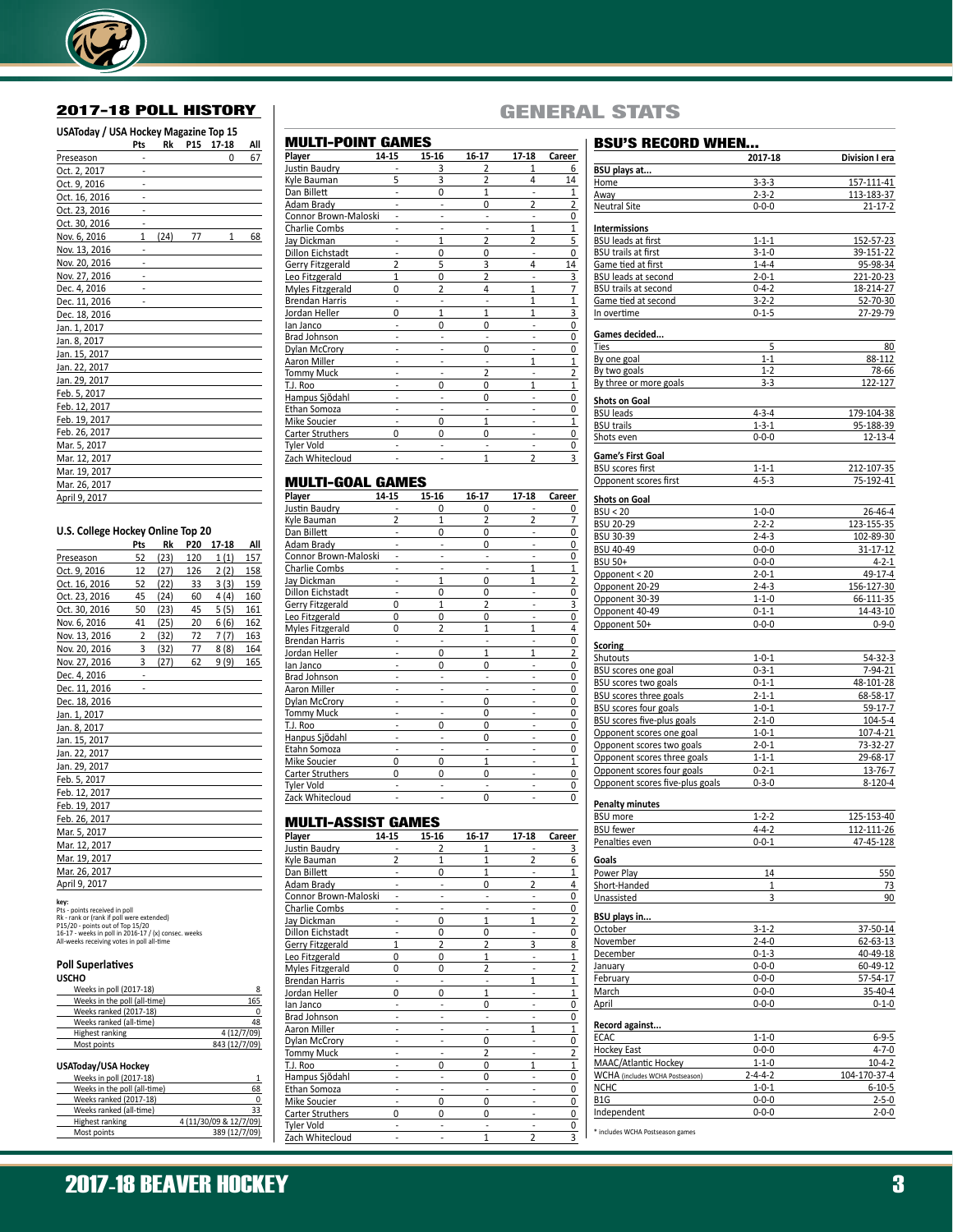

# BEMIDJI STATE - ALASKA ANCHORAGE ALL-TIME SERIES RESULTS

### QUICKLY

| ≻Series:      | Bemidji State leads 12-2-4          |
|---------------|-------------------------------------|
| Last win:     | 1-0; Dec. 31, 2016 in Anchorage     |
| Last loss:    | 4-1; Dec. 30, 2016 in Anchorage     |
| Last tie:     | 4-4 (OT); Dec. 6, 2014 in Anchorage |
| ▶In Bemidji:  | Bemidji State leads 7-1-2           |
| Last win:     | 4-0; Oct. 29, 2016                  |
| Last loss:    | 4-5; Nov. 12, 2010                  |
| Last tie:     | 4-4 (OT); Nov. 16, 2013             |
| In Anchorage: | Bemidji State leads 5-1-2           |
| Last win:     | 1-0; Dec. 31, 2016                  |
| Last loss:    | 4-1; Dec. 30, 2016                  |
| Last tie:     | 4-4 (OT); Dec. 6, 2014              |
| Neutral:      | $0 - 0 - 0$                         |
| Last win:     |                                     |
| Last loss:    |                                     |
| Last tie:     |                                     |

#### SUPERLATIVES

| First meeting:      | Nov. 12, 2010 (L, 4-5)      |
|---------------------|-----------------------------|
| Last meeting:       | Dec. 31, 2016 (W, 1-0)      |
| Shutouts:           | $3(3-0-0)$                  |
| Overtime Games:     | $5(1-0-4)$                  |
| Last Overtime game: | Oct. 28, 2016 (T, 2-1 (OT)) |

| <b>LARGEST DECIDING MARGIN</b> |                                     |
|--------------------------------|-------------------------------------|
| ▶of Victory:                   | 4, 3x, Last (W, 4-0); Oct. 29, 2016 |
| at home:                       | 4, 2x, Last (W, 4-0); Oct. 29, 2016 |
| away:                          | 4, (W, 5-1); Jan. 9, 2016           |
| ► of Defeat:                   | 3 (L, 4-1); Dec. 30, 2016           |
| at home:                       | 1 (4-5); Nov. 12, 2010              |
| away:                          | 3 (L, 4-1); Dec. 30, 2016           |

| <b>SCORING SUPERLATIVES</b> |                                    |                           |
|-----------------------------|------------------------------------|---------------------------|
| All-Time Score              | Total                              | Per Game                  |
| Total                       | 62-37                              | 3.44-2.06                 |
| in Bemidji                  | $35 - 20$                          | 3.50-2.00                 |
| in Anchorage                | $27 - 20$                          | 3.38-2.50                 |
| neutral site                | $0 - 0$                            | $0.00 - 0.00$             |
| ▶Most Goals                 |                                    |                           |
| …for                        |                                    | 6, Jan. 8, 2015 (W, 6-3)  |
| against                     |                                    | 5; Nov. 12, 2010 (L, 4-5) |
| both                        | 9, 4x; Last Jan. 8, 2016 (W, 6-3)  |                           |
| Fewest Goals                |                                    |                           |
| $$ for                      | 1; 2x, Last Dec. 31, 2016 (W, 1-0) |                           |
| against                     | 0, 3x; Last Dec. 31, 2016 (W, 1-0) |                           |
| both                        |                                    | 1, Dec. 31, 2016 (W, 1-0) |

#### **STREAKS**

| One win                |
|------------------------|
| W                      |
| Dec. 31, 2016 (W, 1-0) |
| Current                |
| 6                      |
| Feb. 20, 2015 (W, 3-2) |
| Dec. 30, 2016 (L, 4-1) |
|                        |
| Nov. 12, 2010 (L, 4-5) |
| Nov. 13, 2010 (W, 4-0) |
|                        |

#### CAREER VS ALASKA ANCHORAGE

| UMNEEN VJ MLMJNM M      |                |                |              | vwc            |                |            |            |        |                |   |           |                |    |           |  |
|-------------------------|----------------|----------------|--------------|----------------|----------------|------------|------------|--------|----------------|---|-----------|----------------|----|-----------|--|
| Name                    | GP             | G              | A            | Pts            | Sh             | Sh%        | <b>PIM</b> | +/-    | <b>PP</b>      |   | <b>SH</b> | GW             |    |           |  |
| Justin Baudry           | 6              | 0              | 0            | $\Omega$       | 5              | .000       | $3-6$      | $-2$   | 0              |   | 0         | 0              |    |           |  |
| Kyle Bauman             | 10             | 5              | 1            | 6              | 24             | .208       | $1 - 2$    | $-1$   | 1              |   | 0         | 1              |    |           |  |
| Dan Billett             | 6              | $\Omega$       | 1            | 1              | $\overline{7}$ | .000       | $1 - 2$    | $+1$   | $\Omega$       |   | 0         | 0              |    |           |  |
| Adam Brady              |                |                |              |                |                |            |            |        |                |   |           |                |    |           |  |
| Connor Brown-Maloski -  |                |                |              |                |                |            |            |        |                |   |           |                |    |           |  |
| <b>Charlie Combs</b>    |                |                |              |                |                |            |            |        |                |   |           |                |    |           |  |
| Jay Dickman             | 4              | 0              | 2            | 2              | 7              | .000       | $0 - 0$    | E      | 0              |   | 0         | 0              |    |           |  |
| <b>Dillon Eichstadt</b> | $\overline{4}$ | $\mathbf{0}$   | 1            | 1              | $\overline{c}$ | .000       | $0-0$      | $+1$   | $\mathbf{0}$   |   | 0         | 0              |    |           |  |
| Gerry Fitzgerald        | 10             | 5              | 6            | 11             | 23             | .217       | $0 - 0$    | E      | 4              |   | 0         | $\overline{2}$ |    |           |  |
| Leo Fitzgerald          | 10             | $\overline{c}$ | 5            | $\overline{7}$ | 25             | .080       | $1 - 2$    | $-1$   | 2              |   | 0         | 0              |    |           |  |
| Myles Fitzgerald        | 6              | 0              | 1            | 1              | 8              | .000       | $0-0$      | $-4$   | 0              |   | 0         | 0              |    |           |  |
| <b>Brendan Harris</b>   |                |                |              |                |                |            |            |        |                |   |           |                |    |           |  |
| Jordan Heller           | 9              | $\overline{2}$ | 2            | 4              | 17             | .118       | $0-0$      | $+2$   | 1              |   | 0         | 0              |    |           |  |
| lan Janco               |                |                |              |                |                |            |            |        |                |   |           |                |    |           |  |
| <b>Brad Johnson</b>     |                |                |              |                |                |            |            |        |                |   |           |                |    |           |  |
| <b>Dylan McCrory</b>    | 3              | 1              | 0            | 1              | 4              | .250       | $1 - 2$    | $+1$   | 0              |   | 0         | 0              |    |           |  |
| Aaron Miller            |                |                |              |                |                |            |            |        |                |   |           |                |    |           |  |
| <b>Tommy Muck</b>       | 4              | 0              | 0            | 0              | $\overline{2}$ | .000       | $0-0$      | $-1$   | 0              |   | 0         | 0              |    |           |  |
| T.J. Roo                | 4              | 1              | $\mathbf{0}$ | 1              | 4              | .250       | $0 - 0$    | E      | $\mathbf{0}$   |   | 0         | 0              |    |           |  |
| Hampus Sjödahl          | 3              | 0              | 0            | 0              | 2              | .000       | $1 - 2$    | E      | $\mathbf{0}$   |   | 0         | 0              |    |           |  |
| Mike Soucier            | 1              | 0              | 0            | $\Omega$       | 0              | .000       | $0-0$      | F      | $\Omega$       |   | 0         | 0              |    |           |  |
| Ethan Somoza            |                |                |              |                |                |            |            |        |                |   |           |                |    |           |  |
| <b>Carter Struthers</b> | 2              | 0              | 0            | 0              | 2              | .000       | $0-0$      | E      | 0              |   | 0         | 0              |    |           |  |
| <b>Tyler Vold</b>       |                |                |              |                |                |            |            |        |                |   |           |                |    |           |  |
| Zach Whitecloud         | 4              | 0              | 2            | $\overline{2}$ | 4              | .000       | $3 - 17$   | $+2$   | 0              |   | 0         | 0              |    |           |  |
|                         |                |                |              |                |                |            |            |        |                |   |           |                |    |           |  |
| Goaltenders             | <b>GP</b>      | GS             | Min          |                | GA             | <b>GAA</b> | Sv         | $Sv\%$ | W              | L | т         | <b>SHO</b>     | PP | <b>SH</b> |  |
| Michael Bitzer          | 8              | 8              | 481:02       |                | 11             | 1.37       | 149        | .931   | $\overline{7}$ | 1 | 0         | $\overline{2}$ | 1  | 1         |  |
| Jack Burgart            |                |                |              |                |                |            |            |        |                |   |           |                |    |           |  |
| Henry Johnson           | $\overline{a}$ |                |              |                |                |            |            |        |                |   |           |                |    |           |  |

**-through Dec. 31, 2016**

| Date              | Rank | Notes Loc          |   |                         | Result | Cmb                     |                    |
|-------------------|------|--------------------|---|-------------------------|--------|-------------------------|--------------------|
| 11/12/10          |      |                    | h |                         | 4      | 5                       | 9                  |
| 11/13/10          |      | ¥                  | h | W                       | 4      | 0                       | 4                  |
| 3/2/12            |      | $\overline{\ast}$  | a | W                       | 2      | 1                       | $\frac{3}{9}$      |
| $\frac{3}{3}{12}$ |      | ∓                  | a | W                       | 5      | 4                       |                    |
| 11/23/12          |      | ¥                  | h | T                       | 2      | 2<br>(ot)               | $\frac{4}{9}$      |
| 11/24/12          |      | ₹                  | h | W                       | 5      | 4                       |                    |
| 11/15/13          |      | ₹                  | h | W                       | 4      | 1                       |                    |
| 11/16/13          |      | ¥                  | h | T                       | 4      | 4<br>(ot)               | 8                  |
| 12/5/14           |      | ₹                  | a | T                       | 3      | 3<br>(ot)               | 6                  |
| 12/6/14           |      | ₹                  | a | Т                       | 4      | $\overline{4}$ (ot)     | $\overline{\bf 8}$ |
| 2/20/15           |      | ¥                  | h | W                       | 3      | 2                       | $\frac{5}{4}$      |
| 2/21/15           |      | ∓                  | h | W                       | 3      | $\overline{\mathbf{1}}$ |                    |
| 1/8/16            |      | ₹                  | a | W                       | 6      | 3                       |                    |
| 1/9/16            |      | ¥                  | a | W                       | 5      | 1                       | $\frac{6}{3}$      |
| 10/28/16          | rv   | $\overline{\star}$ | h | W                       | 2      | 1<br>(ot)               |                    |
| 10/29/16          | rv   | ∓                  | h | W                       | 4      | 0                       |                    |
| 12/30/16          | 15   | ¥                  | a |                         |        | 4                       | $\frac{5}{1}$      |
| 12/31/16          | 15   | ∓                  | a | $\overline{\mathsf{w}}$ | 1      | 0                       |                    |
| 12/15/17          |      | ₹                  | h |                         |        |                         |                    |
| 12/16/17          |      | ¥                  | h |                         |        |                         |                    |

**Notes** Rank- BSU/Opponent rank in USA Today / USA Hockey Magazine poll on date of game \*=Western Collegiate Hockey Ass'n game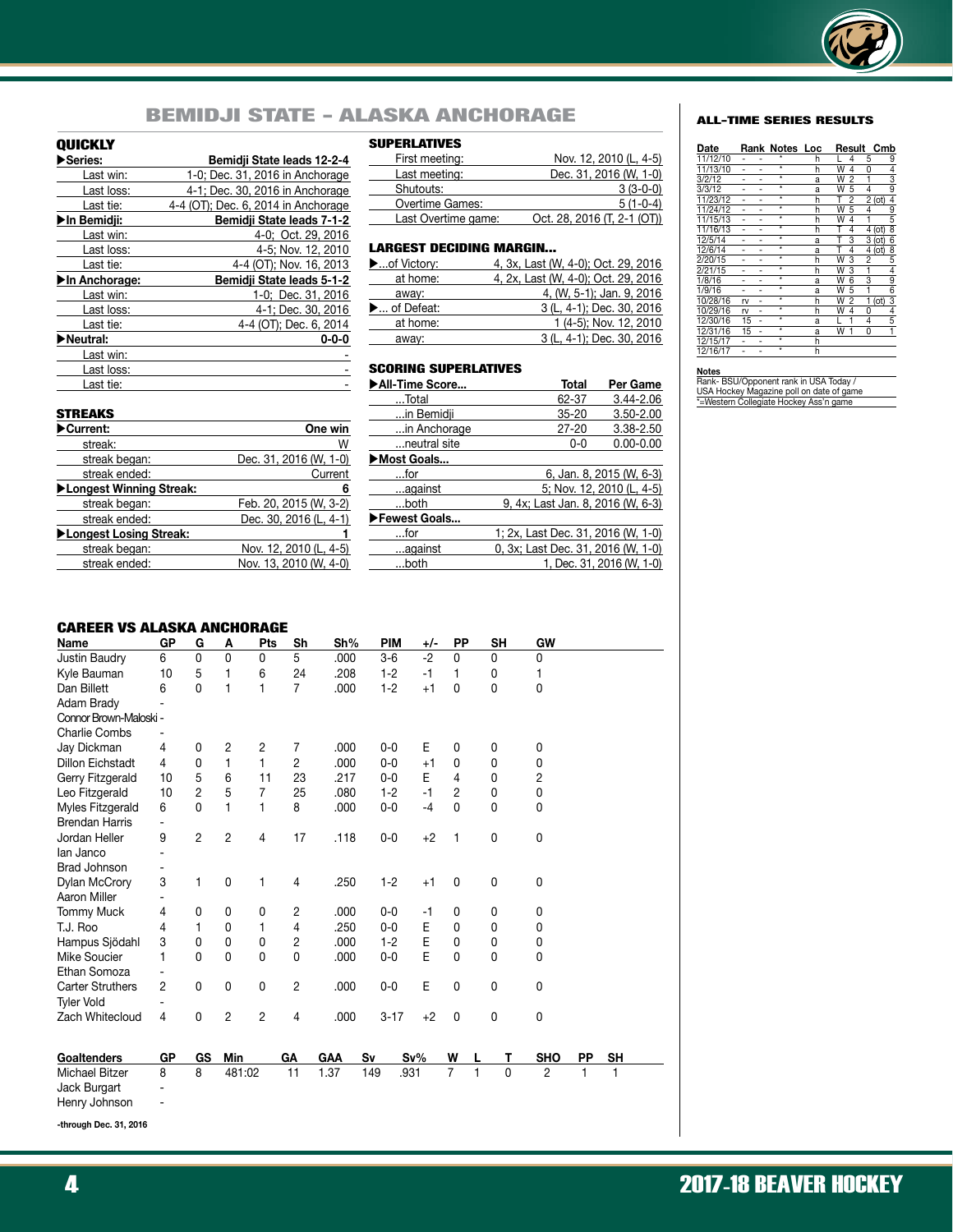

### INDIVIDUAL CAREER-HIGHS

| Name                      | Goals                           | <b>Assists</b>                    | <b>Points</b>                     |
|---------------------------|---------------------------------|-----------------------------------|-----------------------------------|
| 2 Dan Billett             | 1, 2x, Last vs. FSU (10/28/17)  | 2, vs. BGSU (10/8/16)             | 2, vs. BGSU (10/8/16)             |
| 3 Tommy Muck              |                                 | 3, vs. MTU (2/3/17)               | 3, vs. MTU (2/3/17)               |
| <b>4 Carter Struthers</b> | 1, vs. NMU (12/9/17)            | 1, vs. BGSU (3/10/17)             | 1, 2x, Last vs. NMU (12/9/17)     |
| 5 Ian Janco               | 1 at BGSU (12/2/17)             | 1 vs. Minnesota Duluth (10/10/15) | 1 vs. Minnesota Duluth (10/10/15) |
| 6 Jay Dickman             | 3, vs. MSU (11/11/17)           | 2, 2x, Last vs. FSU (10/27/17)    | 3, vs. MSU (11/11/17)             |
| 7 T.J. Roo                | 1, 3x, Last vs. MSU (11/11/17)  | 2, vs. NMU (12/9/17)              | 2, vs. NMU (12/9/17)              |
| 8 Brendan Harris          | 1, vs. UMD (10/13/17)           | 2, vs. AFA (10/20/17)             | 2, vs. AFA (10/20/17)             |
| 9 Ethan Somoza            |                                 | 1, 2x, Last vs. MSU (11/11/17)    | 1, 2x, Last vs. MSU (11/11/17)    |
| 11 Charlie Combs          | 2, at PU (11/24/17)             | 1, 2x, Last at UAF (11/3/17)      | 2, at PU (11/24/17)               |
| 12 Dylan McCrory          | 1, 2x Last at BGSU (1/5/17)     | $\overline{\phantom{a}}$          | 1, 2x Last at BGSU (1/5/17)       |
| 13 Mike Soucier           | 2, vs. MTU (2/3/17)             | 1, 2x Last at PU (11/24/17)       | 2, vs. MTU (2/3/17)               |
| 14 Kyle Bauman            | 2, 4x, Last vs. FSU (10/27/17)  | 3, vs. MSU (11/11/17)             | 3, vs. MSU (11/11/17)             |
| 15 Jordan Heller          | 2, 2x Last at PU (11/24/17)     | 2, vs. MTU (2/3/17)               | 2, 3x, Last at PU (11/24/17)      |
| <b>16 Aaron Miller</b>    | 1, vs. MSU (11/11/17)           | 2, at BGSU (12/2/17)              | 2, at BGSU (12/2/17)              |
| 18 Brad Johnson           |                                 |                                   |                                   |
| 19 Leo Fitzgerald         | 1, 12x, Last vs. UMD (10/13/17) | 2, vs. FSU (1/21/17)              | 2, 2x, Last vs. FSU (1/21/17)     |
| 20 Dillon Eichstadt       | 1, 2x, Last at BGSU (12/2/17)   | 1, 13x Last vs. MSU (11/11/17)    | 1, 15x Last at BGSU (12/2/17)     |
| 21 Gerry Fitzgerald       | 2, 2x, Last at UAF (11/4/16)    | 2, 8x, Last at UAF (11/3/17)      | 3, 2x, Last vs. UMD (10/13/17)    |
| 22 Tyler Vold             |                                 |                                   |                                   |
| 23 Hampus Sjödahl         | 1, vs. NMU (12/9/17)            | 1, 2x, Last vs. UMD (10/13/17)    | 1, 2x, Last vs. UMD (10/13/17)    |
| 26 Myles Fitzgerald       | 2, 3x, Last vs. FSU (10/28/17)  | 2, 2x, Last vs. LSSU (12/10/16)   | 2, 8x, Last vs. FSU (10/28/17)    |
| 27 Adam Brady             | 1, 3x, Last at BGSU (12/2/17)   | 2, 2x, Last vs. MSU (11/11/17)    | 2, 2x, Last vs. MSU (11/11/17)    |
| 28 Connor Brown-Maloski   |                                 |                                   |                                   |
| 29 Justin Baudry          | 1, 8x, Last vs. NMU (12/8/17)   | 2, 2x, Last vs. MTU (2/4/17)      | 3, vs. MTU (2/4/17)               |
| 32 Zach Whitecloud        | 1, 3x, Last vs. NMU (3/3/17)    | 2, 3x, Last at PU (11/24/17)      | 2, 3x, Last at PU (11/24/17)      |

#### **Goaltenders**

| Name             | Saves                       | Shutout                            | <b>Assists</b>          |
|------------------|-----------------------------|------------------------------------|-------------------------|
| 1 Michael Bitzer | 45, at UMD (10/14/17)       | 18x, Most recent at FSU (10/28/17) | 1, 2x at FSU (10/28/17) |
| 30 Jack Burgart  | 36, at PU (11/24/17)        | $\overline{\phantom{0}}$           |                         |
| 35 Henry Johnson | 1, vs. Air Force (10/21/17) |                                    |                         |

#### BEMIDJI STATE LAST TIME...

| 10 Goals Scored, Team                                                    |                                |
|--------------------------------------------------------------------------|--------------------------------|
| BSU: St. Scholastica (12)<br>Opp: Minn.-Duluth (12)                      | Oct. 31, 1997<br>Dec. 7, 2002  |
| <b>Five Power Play Goals Scored, Team</b>                                |                                |
| BSU: Ala.-Huntsville (5)<br>Opp: at Maine (6)                            | Mar. 4, 2006<br>Oct. 13, 2006  |
| 40+ Shots on Goal, Team                                                  |                                |
| BSU: vs. Bowling Green (48)<br>Opp: at Princeton (40)                    | Mar. 10, 2017<br>Nov. 24, 2017 |
|                                                                          |                                |
| 50+ Shots on Goal, Team<br>BSU: vs. FSU (50)                             | March 14, 2015                 |
| Opp: at Minnesota (51)                                                   | March 15, 2013                 |
| Hat Trick, Individual                                                    |                                |
| BSU: Jay Dickman (3) vs MSU<br>Opp: Max Coatta (3) vs. MSU               | Nov. 11, 2017<br>Nov. 11, 2017 |
| Hat Trick Defenseman                                                     |                                |
| BSU: Brad Hunt (3) vs. UAH                                               | Nov. 21, 2009                  |
| Natural Hat Trick<br>BSU: Chris McKelvie (3) at CC                       | Jan. 18, 2008                  |
|                                                                          |                                |
| Four Goals Scored, Individual<br>BSU: Luke Erickson (4) vs. NU           | Dec. 3, 2005                   |
| Opp: Brett Cameron (4) at UAA                                            | Dec. 6, 2014                   |
| <b>Five Goals Scored, Individual</b>                                     |                                |
| BSU: Jamie Erb vs. St. Scholastica                                       | Dec. 19, 1991                  |
| Opp: John Carr, LSSU                                                     | Feb. 28, 1970                  |
| <b>Three Assists, Individual</b>                                         |                                |
| BSU: Kyle Bauman vs. MSU<br>Opp: Jackson Cressey at PU                   | Nov. 11, 2017<br>Nov. 24, 2017 |
|                                                                          |                                |
| <u>Four Assists, Individual</u><br>BSU: Brendan Harms vs. NMU            | Nov. 19, 2016                  |
| Opp: Austin Czarnik (5), Miami                                           | Nov. 30, 2013                  |
| Five Points, Individual                                                  |                                |
| BSU: Travis Winter (2-3=5) vs. WSU                                       | Jan. 6, 2007                   |
|                                                                          |                                |
| Opp: Austin Czarnik (5), Miami                                           | Nov. 30, 2013                  |
| Six or More Points, Individual                                           |                                |
| BSU: Shane Kalbrener vs. WSU                                             | Nov. 25, 2000                  |
| Opp: Dallas Miller, Augsburg                                             | Jan. 3, 1987                   |
| Shorthanded Goal Scored, Individual                                      |                                |
| BSU: Kyle Bauman vs. AFA<br>Opp: Marc Michaelis vs. MSU                  | Oct. 20, 2017<br>Nov. 11, 2017 |
|                                                                          |                                |
| Unassisted Goal Scored, Individual<br>BSU: Charlie Combs, vs. NMU        | Dec. 9, 2017                   |
| Opp: Darien Craighead, vs. NMU                                           | Dec. 9, 2017                   |
| Overtime Goal Scored, Individual                                         |                                |
| BSU: Charlie O'Connor at MSU<br>Opp: Jordan Klimk, NMU (3x3 OT)          | Nov. 11, 2016<br>Dec. 8, 2017  |
| Two Shorthanded Goals, Team                                              |                                |
| BSU: (3) vs. Robert Morris<br>OPP: (2) vs. Minnesota State               | March 7, 2009<br>Oct. 23, 2015 |
|                                                                          |                                |
| <b>Five Goals in Period, Team</b><br>BSU: 3rd Period (5) at UAA          | Jan. 9, 2016                   |
| Opp: 2nd Period (5) at Denver                                            | Jan. 13, 2012                  |
| <b>Penalty Shot Goal, Individual</b>                                     |                                |
| BSU: Nate Arentz vs. Princeton<br>Opp: Brock Boeser, UND                 | Nov. 26, 2016<br>Oct. 21, 2016 |
| <b>BSU Posted Shutout at Home</b>                                        |                                |
| Ferris State (3-0)                                                       | Oct. 28, 2017                  |
| <b>BSU Posted Shutout on the Road</b><br>at Minnesota Duluth (0-0 (SOW)) | Oct. 14, 2017                  |
| <b>BSU Shut Out at Home</b>                                              |                                |
| Bowling Green (2-0)                                                      | Dec. 12, 2015                  |
| <b>BSU Shut Out on the Road</b><br>at MInnesota Duluth (0-0 (SOW))       | Oct. 14, 2017                  |
| <b>BSU Tied a WCHA Game</b>                                              |                                |
| vs. Northern Michigan (4-4 (SOL))                                        | Dec. 9, 2017                   |
| <b>BSU Tied a Non-League Game</b><br>at Minnesota Duluth (0-0 (SOW))     | Oct. 14, 2017                  |

**BSU Tied 0-0 OT**<br>at Minnesota Duluth (0-0 (SOW)) Oct. 14, 2017